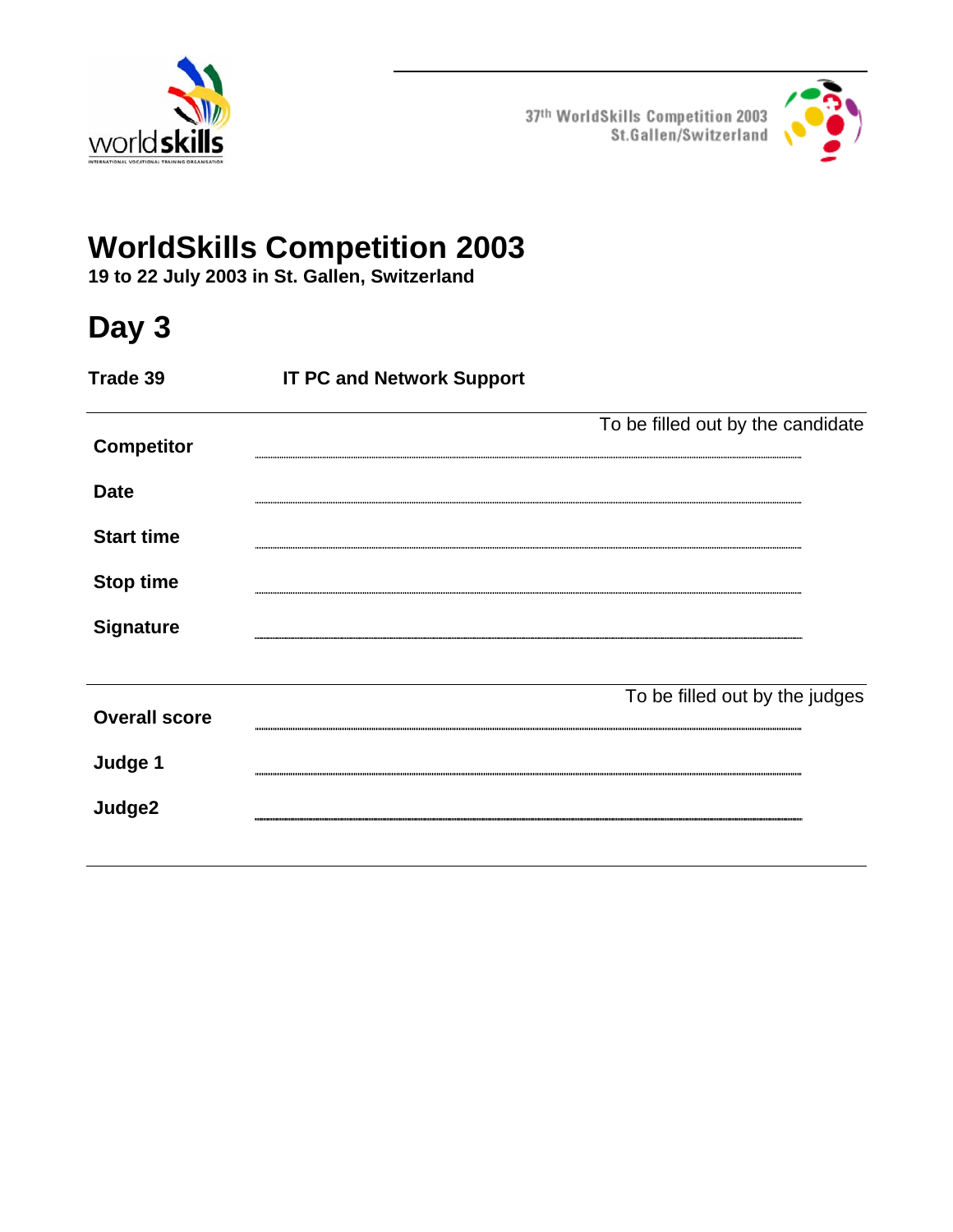



## **Read all of the tasks carefully. It is up to you to decide which order you do them.**

#### **PART 1**

The boss of Trade 39 has decided to build up a webserver. This web server will also be acting as the PDC for the company. The IT management has decided that they will be using a Linux server.

Linux Server:

- Install RAID 1 utilising the entire capacity of the hard disks.
- IP is 192.168.x.10 / mask: 255.255.255.0 (x being your work area number eg: 192.168.5.10)
- Servers name: server1.trade39.com
- Install Samba domain
- Install x-windows but boot to text mode
- Install DNS
- Install Apache Web Server
- DHCP should serve the whole available IP (192.168.x.0) network (reserve..)
- Define Disk quotas. You should limit each account's disk usage for it's own home directory to 10MB.
- Telnet will not be installed
- Audio is not needed at all on the server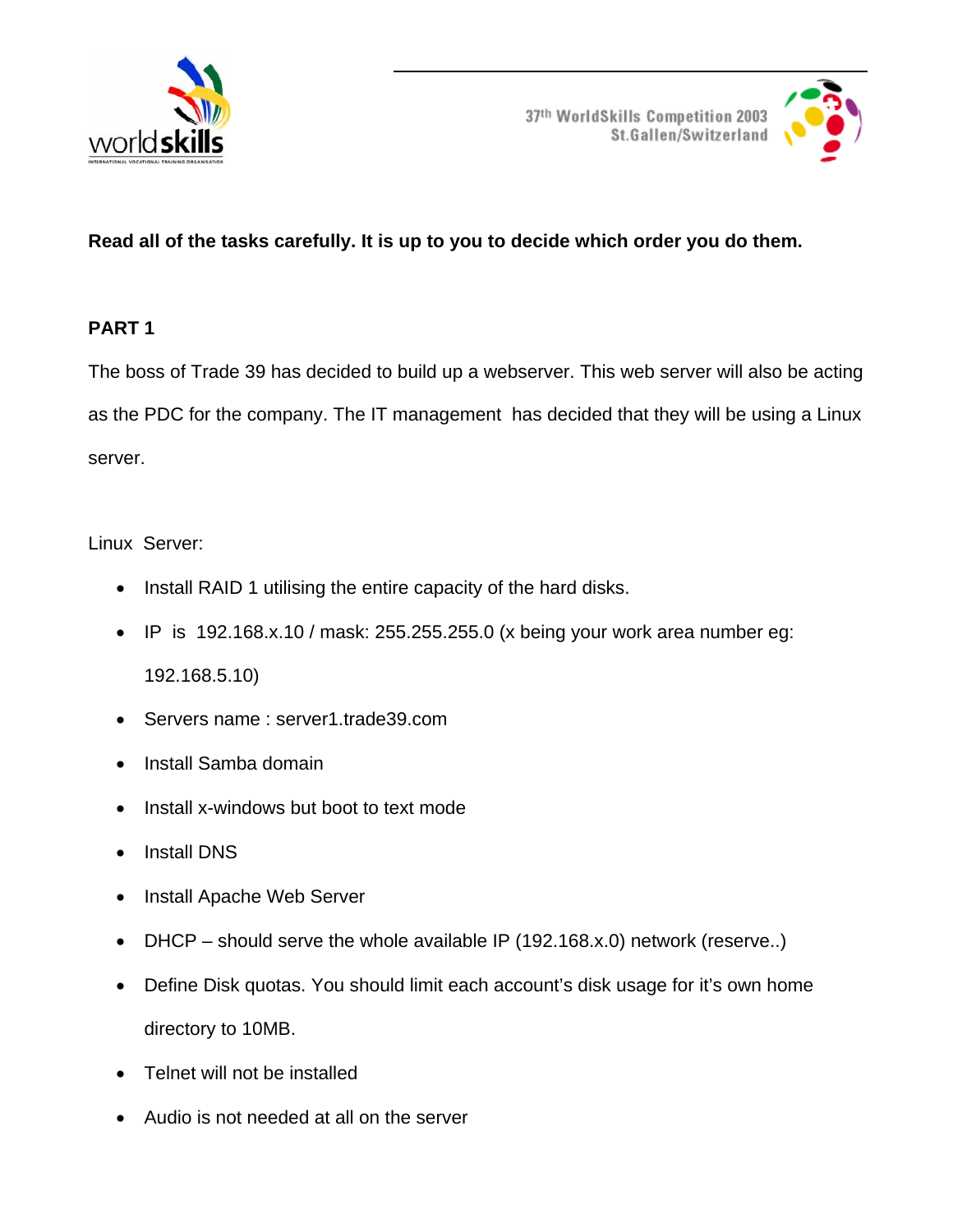



#### **Windows 2000 Professional**

- The password for the administrator account is 'password'
- IP from DHCP server
- Workstation name: wks.trade39.com
- The workstation should be joined to the Samba domain.
- Install the scanner.
- Scan your Identity card.
- Install IIS for development and testing of the web pages and create 3 simple web sites that consist of:
	- www.trade39.com Content: The scanned picture of your Identity Card
	- **intra.trade39.com** Content: Your name
	- **extra.trade39.com** Content: Your Own country's name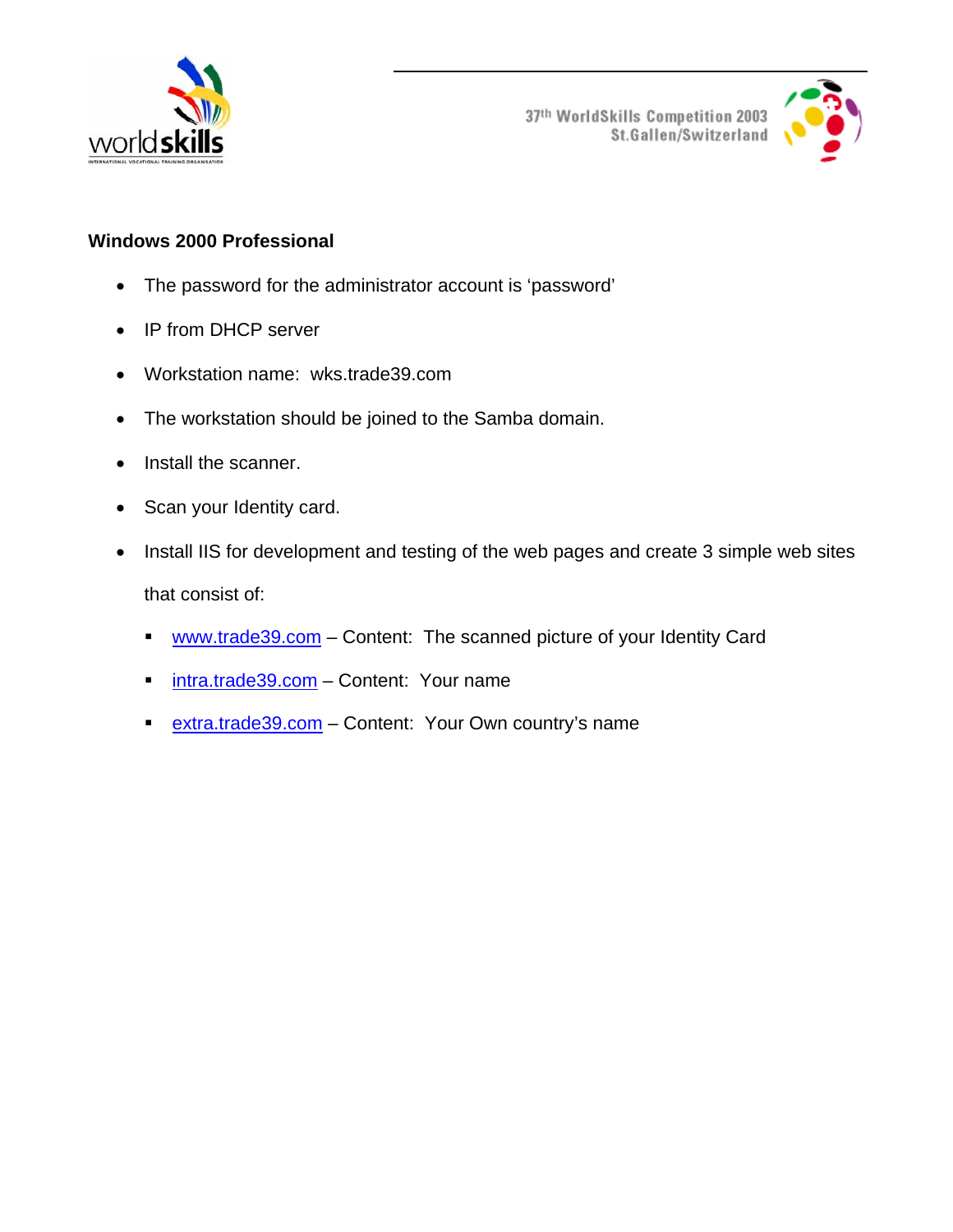



The Chairman of the Trade 39 has heard rumors about external threats, such as hackers intruding networks, and therefore you need to emphasize on the system security while building up the environment.

• There should only be three users in the server, with an interactive login account.

| <b>Username</b> | <b>Password</b> | <b>Comments/user rights</b>                                   |
|-----------------|-----------------|---------------------------------------------------------------|
| webadmin        | admin           | Full control (user rights of admininistrator),                |
|                 |                 | log on locally user rights to both the server and workstation |
|                 |                 | 1. Access to web pages over the file shares                   |
| jenbell         | boss39          | Normal Linux user.                                            |
| michaelg        | secret39        | Normal Linux User.                                            |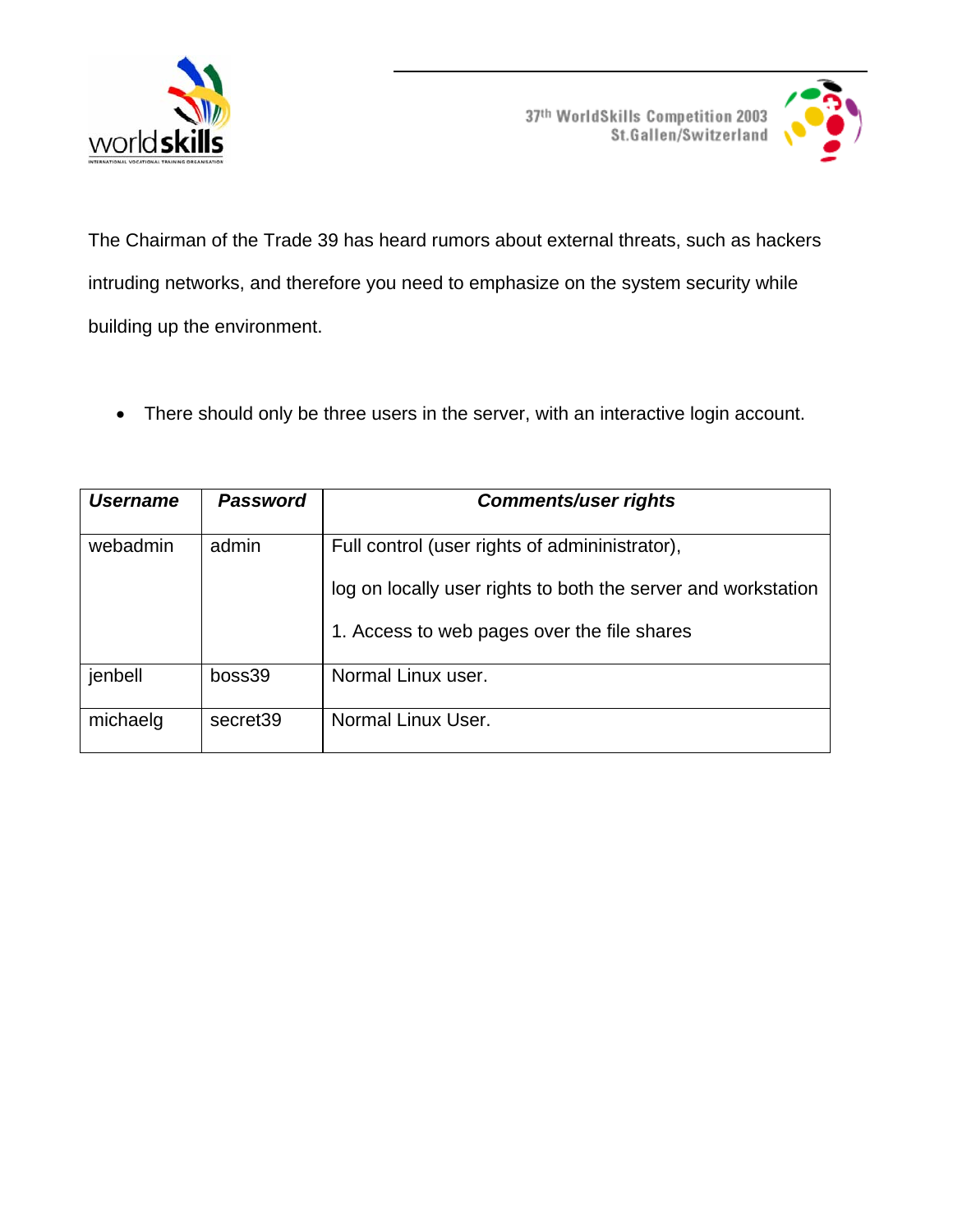



The domain for the company is trade39.com. The server should three virtual hosts, www.trade39.com, intra.trade39.com and extra.trade39.com. jenbell@trade39.com works as a webmaster for all of these three hosts.

- intra.trade39.com: Only to be accessed via the company intranet
- extra.trade39.com: Accessible via intranet and from your subcontractors networks
- www.trade39.com: Accessible via all networks.
- The host trade39.com needs to provide same content as www.trade39.com

SMTP server for trade39.com-domain is mail.trade39.com, which is handled by another company.

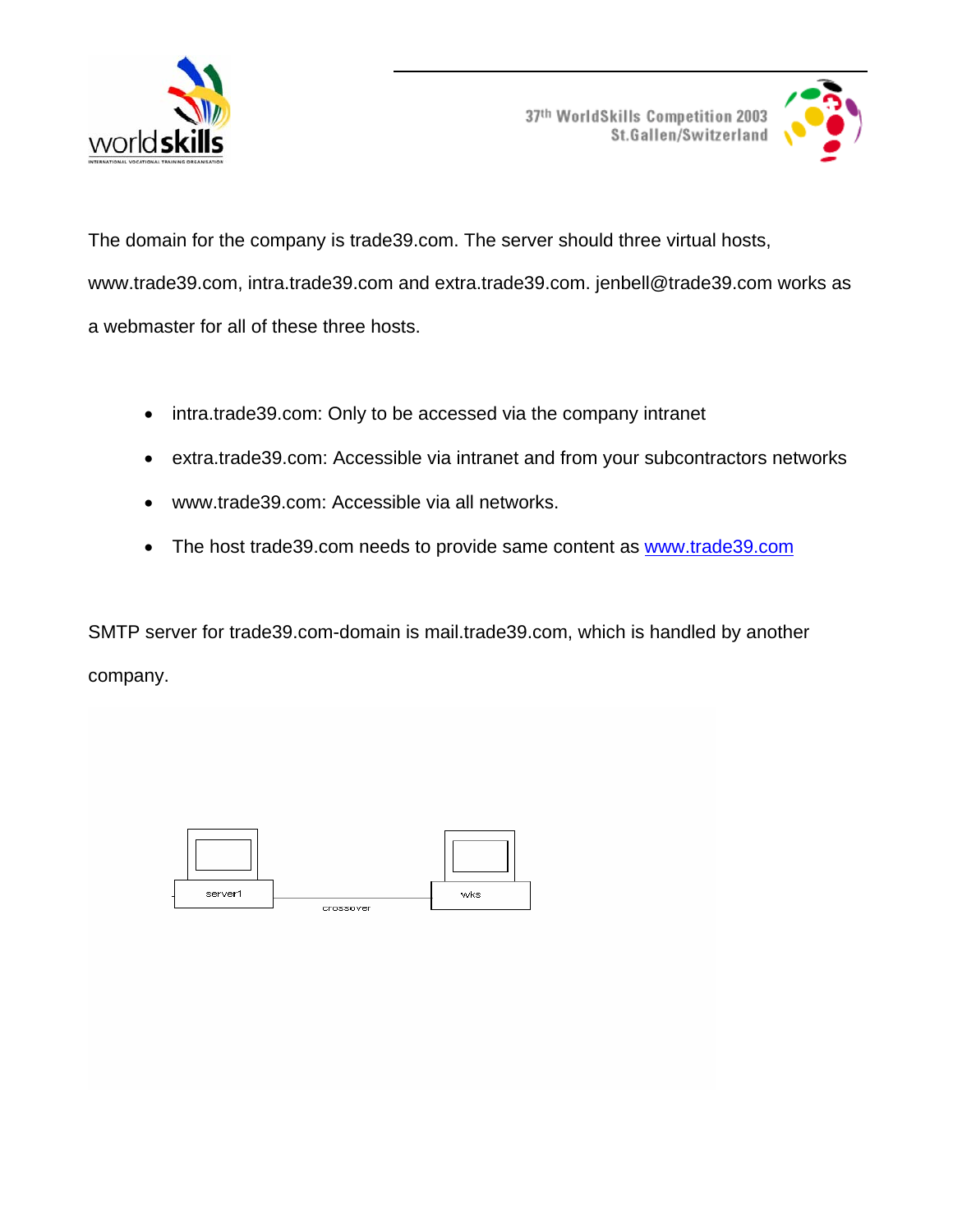



## **PART 2**

The system needs to be more reliable and customized. Your task is now configure the Linux server and to build up :

- The three web pages that you have made on the Windows 2000 should be copied to the Linux server within 5 minutes from the content being published. This task needs to be automated and controlled via the Linux server.
- Install Squid Web proxy (normal)
- Install VNC server to the Linux machine and the viewer to the Windows 2000 Professional machine to enable connection to the server from the workstation. Connection password should be: "vncpasswd".
- Install Wu-FTP so that you can only use it between 8.00-17.00
- The CD burner is to be utilized as a backup device. Install it in the linux server and burn your websites to the CD.
- Firewall: Configure the firewall in such a way, that FTP, DNS, HTTP, SSH and VNC are accessible from outside. Connections made from the Linux box must not be restricted. Ping must be allowed from outside. To countermeasure denial of service (dos) connection attempt rate should be limited to one per second.
- There are 1005 workstations within your company and they need to be found from your DNS under name pcxxxx.trade39.com, where the xxxx is a number between 1 and 1005. Use the address space of 10.2.0.0/16 for this.